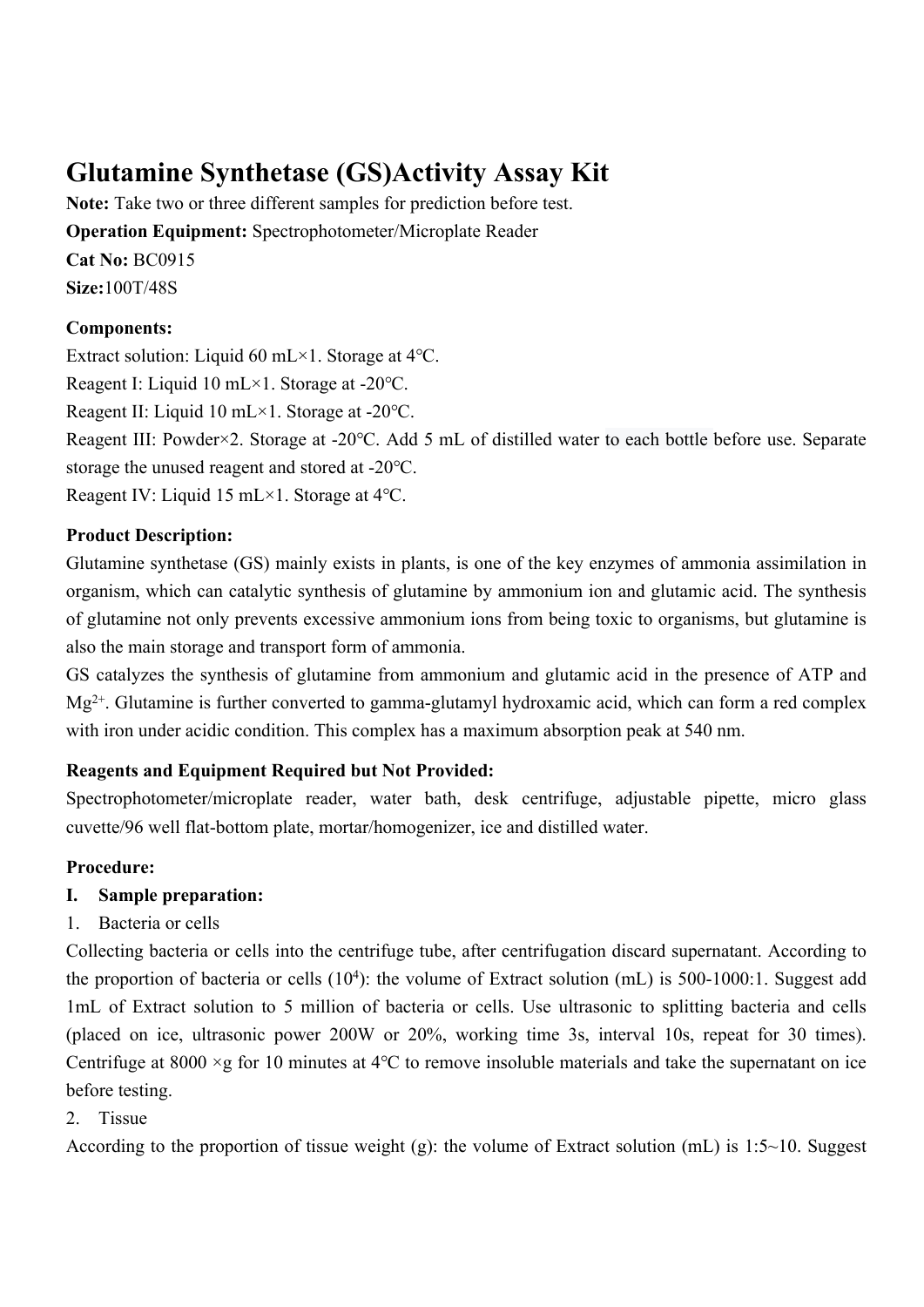add 1 mL of Extract solution to 0.1 g of tissue, and fully homogenized on ice bath. Centrifuge at 8000×g for 10 minutes at 4℃ to remove insoluble materials, and take the supernatant on ice before testing.

3. Serum sample: direct detection.

## **II. Detection**

1) Preheat microplate reader or spectrophotometer for 30 minutes, adjust the wavelength to 540 nm, set zero with distilled water.

| Reagent                                                                                                   | Test tube $(T)$ | Contrast tube $(C)$ |
|-----------------------------------------------------------------------------------------------------------|-----------------|---------------------|
| Reagent I $(\mu L)$                                                                                       | 160             |                     |
| Reagent II $(\mu L)$                                                                                      |                 | 160                 |
| Reagent III $(\mu L)$                                                                                     | 70              | 70                  |
| Sample $(\mu L)$                                                                                          | 70              | 70                  |
| Mix thoroughly and incubate at $37^{\circ}$ C(mammal) or $25^{\circ}$ C(other species) for 30 minutes.    |                 |                     |
| Reagent VI $(\mu L)$                                                                                      | 100             | 100                 |
| Mix thoroughly and stand for 10 minutes. Centrifuge at $5000 \times g$ for 10 minutes at room temperature |                 |                     |

2) Add the following reagents in 1.5 mL EP tubes:

to remove insoluble materials, and take 200 μL of supernatant to detect the absorbance at 540 nm, record as  $A_T$  and  $A_c$  respectively.  $\Delta A = A_T - A_c$ . Each test tube requires a contrast tube.

## **II. Calculation:**

## **A . micro glass cuvette**

## **1) Serum (plasma) volume**

Unit definition: One unit of enzyme activity is defined as the amount of enzyme catalyzes the absorbance at 540 nm changed 0.01 in the reaction system per minute every milliliter of serum(plasma).

GS Activity (U/mL)=ΔA÷0.01×Vrv÷Vs÷T=19×ΔA

## **2) Tissue protein concentration**

Unit definition: One unit of enzyme activity is defined as the amount of enzyme catalyzes the absorbance at 540 nm changed 0.01 in the reaction system per minute every milligram of protein.

GS Activity(U/mg prot)= $\Delta A \div 0.01 \times V$ rv $\div$ (Cpr  $\times V_s$ ) $\div T = 19 \times \Delta A \div C$ pr

# **3) Tissue weight**

Unit definition: One unit of enzyme activity is defined as the amount of enzyme catalyzes the absorbance at 540 nm changed 0.01 in the reaction system per minute every gram of tissue.

GS Activity(U/g weight)= $\Delta A \div 0.01 \times Vr = (W \div Ve \times Vs) \div T = 19 \times \Delta A \div W$ 

# **4) Bacteria or cells**

Unit definition: One unit of enzyme activity is defined as the amount of enzyme catalyzes the absorbance at 540 nm changed  $0.01$  in the reaction system per minute every  $10<sup>4</sup>$  of bacteria or cells.

GS Activity(U/10<sup>4</sup> cell )= $\Delta A \div 0.01 \times V$ rv $\div (500 \div Ve \times Vs) \div T = 0.038 \times \Delta A$ 

Vrv: Total reaction volume, 400 μL=0.4 mL;

Cpr: Supernatant sample protein concentration (mg/mL);

Ve: Extract solution volume,1 mL;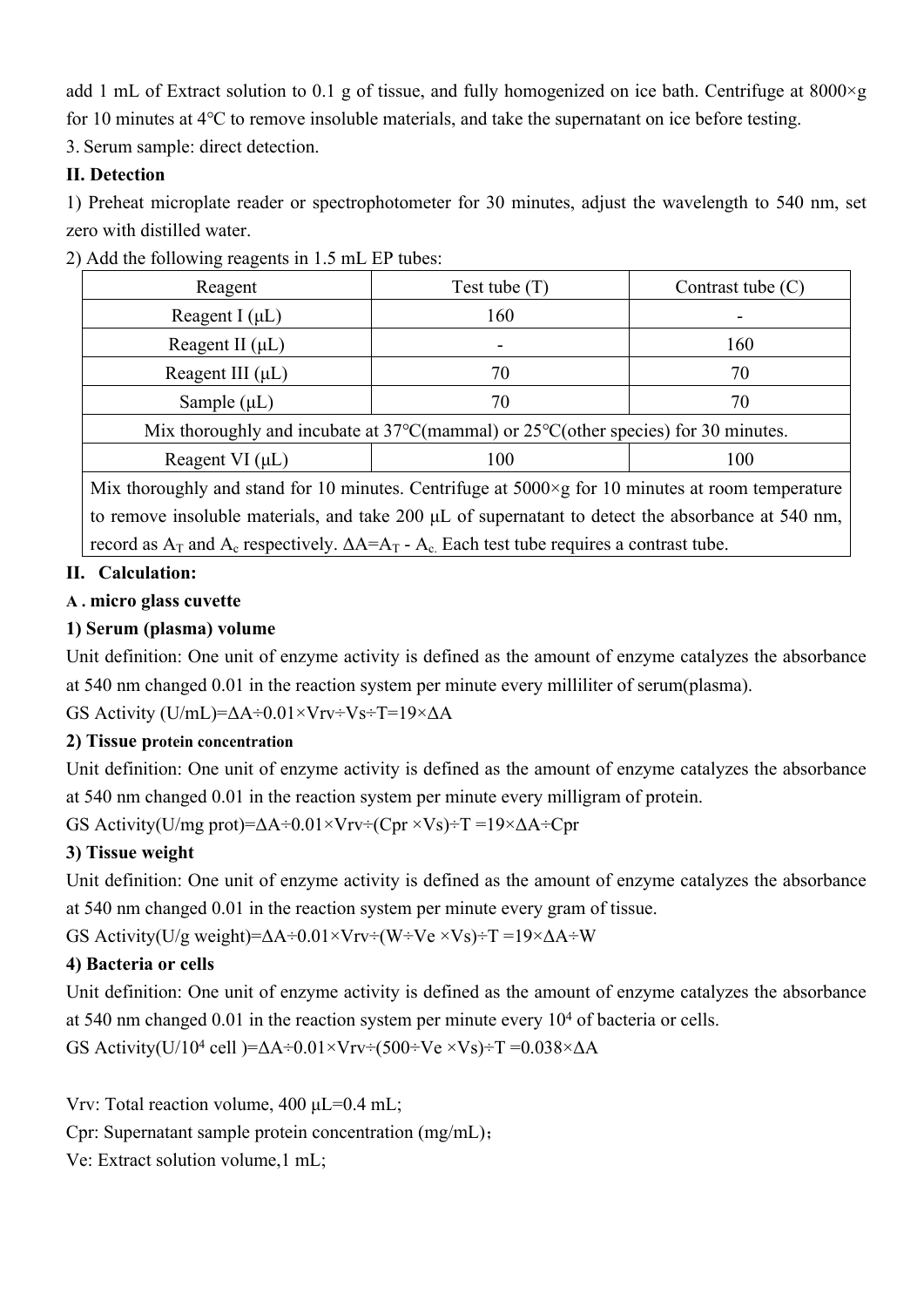Vs: Sample volume (mL), 70 μL=0.7 mL;

T: Reaction time (min), 30 minutes;

W: Sample weight, g;

500: The total number of bacteria or cells, 5 million.

## **B. 96 well UV plate**

## **1) Serum (plasma) volume**

Unit definition: One unit of enzyme activity is defined as the amount of enzyme catalyzes the absorbance at 540 nm changed 0.005 in the reaction system per minute every milliliter of serum(plasma).

GS Activity (U/mL)=ΔA÷0.005×Vrv÷Vs÷T=38×ΔA

## **2) Tissue protein concentration**

Unit definition: One unit of enzyme activity is defined as the amount of enzyme catalyzes the absorbance at 540 nm changed 0.005 in the reaction system per minute every milligram of protein.

GS Activity(U/mg prot)= $\Delta A \div 0.005 \times V$ rv $\div$ (Cpr  $\times V$ s) $\div T = 38 \times \Delta A \div C$ pr

## **3) Tissue weight**

Unit definition: One unit of enzyme activity is defined as the amount of enzyme catalyzes the absorbance at 540 nm changed 0.005 in the reaction system per minute every gram of tissue.

GS Activity(U/g weight)= $\Delta A \div 0.005 \times V$ rv $\div (W \div Ve \times Vs) \div T = 38 \times \Delta A \div W$ 

## **4) Bacteria or cells**

Unit definition: One unit of enzyme activity is defined as the amount of enzyme catalyzes the absorbance at 540 nm changed 0.005 in the reaction system per minute every 10<sup>4</sup> of bacteria or cells.

GS Activity(U/10<sup>4</sup> cell )= $\Delta A \div 0.005 \times Vr$ v $\div (500 \div Ve \times Vs) \div T = 0.076 \times \Delta A$ 

Vrv: Total reaction volume, 400 μL=0.4 mL;

Cpr: Supernatant sample protein concentration (mg/mL);

Ve: Extract solution volume,1 mL;

Vs: Sample volume (mL), 70 μL=0.7 mL;

T: Reaction time (min), 30 minutes;

W: Sample weight, g;

500: The total number of bacteria or cells, 5 million.

#### **Note:**

Reagent I and II may precipitate, which can be used after re suspension, and the supernatant can be taken for determination after reaction.

#### **Recent Product Citations:**

[1] Zhao B, Tian M, An Q, et al. Characteristics of a heterotrophic nitrogen removal bacterium and its potential application on treatment of ammonium-rich wastewater[J]. Bioresource technology, 2017, 226: 46-54.

[2] Yilu Su,Zhi Zhou,Xiaopeng Yu. Possible roles of glutamine synthetase in responding to environmental changes in a scleractinian coral. Molecular Biology Reports. September 2018;(IF2.107)